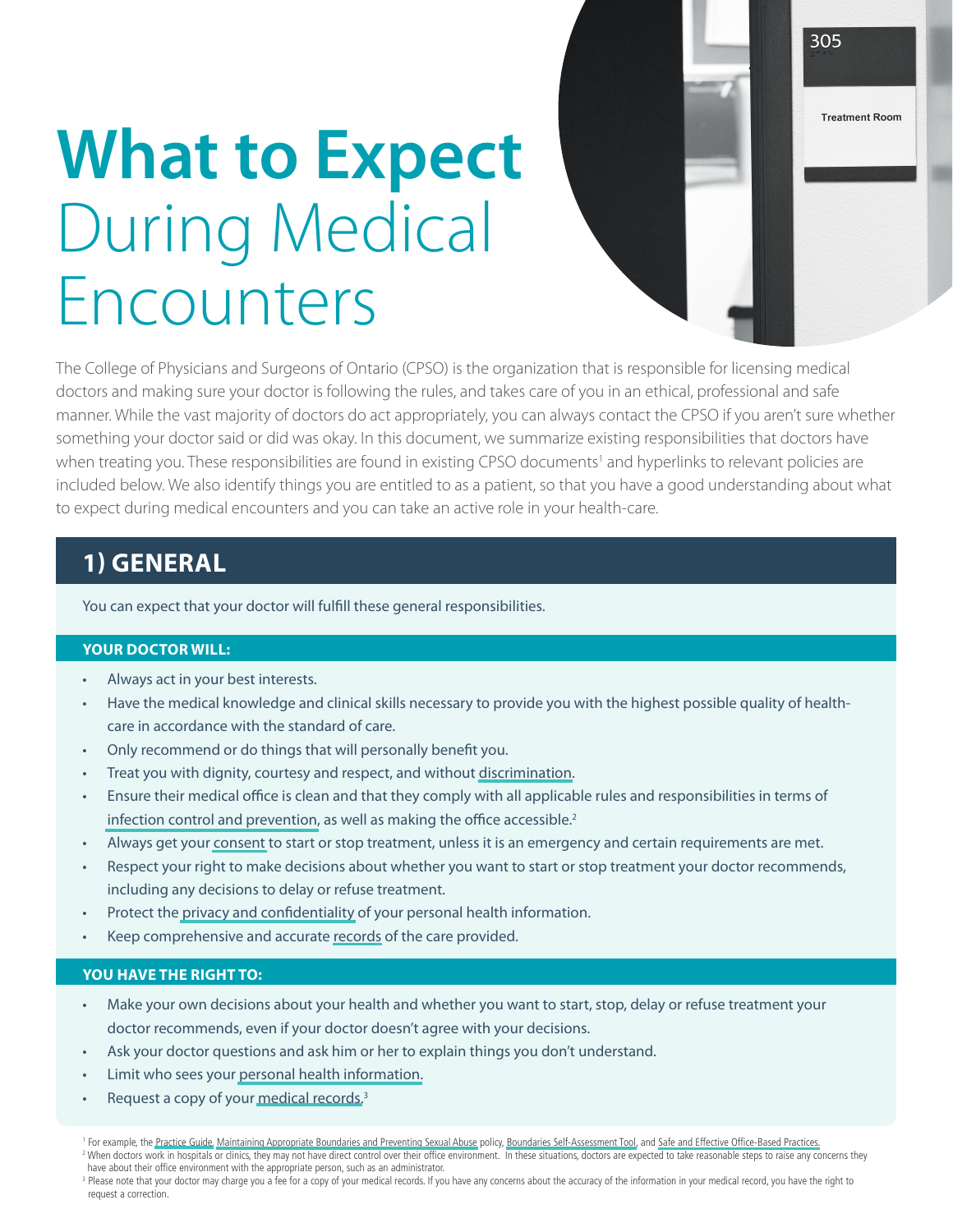## **2) COMMUNICATION AND COLLABORATION**

You can expect that your doctor will communicate and collaborate with you effectively, and it is in your best interest to actively participate in your health-care by communicating effectively and collaborating with your doctor and other health-care providers. In order to do so, the professional relationship you have with your health-care team must be built on mutual trust, respect and honesty, and openly sharing information that is relevant to your health-care.

## **YOUR DOCTOR WILL:**

- Tell you who they are, and how they will be involved in your health-care.
- Ensure that any medical students or trainees involved in your health-care tell you who they are, and how they will be involved in your health-care.
- Communicate clearly, openly, honestly and with sensitivity.
- Communicate with you in a professional manner (e.g. they will not make sexualized comments about your body or clothing, will not criticize your sexual preference, etc.).
- • Work with you to understand your health-care needs and help determine the best course of treatment for you by asking you questions about your health, health-care concerns and other aspects of your health-care.
- Give you information about all available or appropriate treatment options, even if those options may be contrary to their [personal](http://www.cpso.on.ca/Policies-Publications/Policy/Professional-Obligations-and-Human-Rights) beliefs.
- Address any questions or concerns you may have about your health or treatment options.
- Be satisfied that you understand the information they provide you about your health or treatment options.
- Work with other health-care providers (e.g. nurse, pharmacist, etc.) who are involved in your care.
- Help you ask for the health-care resources you need (e.g. community resources).

## **YOU HAVE THE RIGHT TO:**

- Know who is involved in your health-care.
- Ask your doctor questions about your health and treatment options, and express any concerns you may have.
- Ask for a second opinion about your health and treatment options if you are not comfortable making a decision or if you want a perspective from another doctor before you make a decision.

## **3) PROFESSIONAL RELATIONSHIP**

You can expect that your doctor will have a strictly professional relationship with you, and will not form a personal or romantic relationship with you or any other patients. This is the only way your doctor can be objective when treating you, which is necessary to ensure you receive the best quality health-care possible.

#### **YOUR DOCTOR WILL:**

- Only have a professional relationship with you that is focused on providing you with safe, high quality health-care.
- Not mix any personal relationships with professional relationships by: asking you for personal favours, telling you inappropriate personal details such as details about their own sexuality or sexual activities, or treating you in a nonclinical context (e.g. grocery store or social event), etc.
- Not ask you for money or loan you money with interest, or get involved in business deals with you.
- Not judge you based on your race, ancestry, place of origin, colour, ethnic origin, citizenship, religion or creed, sex, sexual orientation, sexual preference, gender identity, gender expression, age, marital status, family status or disability.
- Never have **any** sexual involvement with you (sexual intercourse or other forms of physical sexual relations, touching of a sexual nature, or behaviour or remarks of a sexual nature), as it would be [sexual](http://www.cpso.on.ca/Policies-Publications/Policy/Maintaining-Appropriate-Boundaries-and-Preventing) abuse.

#### **YOU HAVE THE RIGHT TO:**

- Obtain health-care from a doctor who will treat you in a professional and objective way.
- Trust that your doctor will have a strictly professional relationship with you.
- Question anything your doctor says or does that seems unprofessional or inappropriate (e.g. personal, sexual, intimate, etc.).